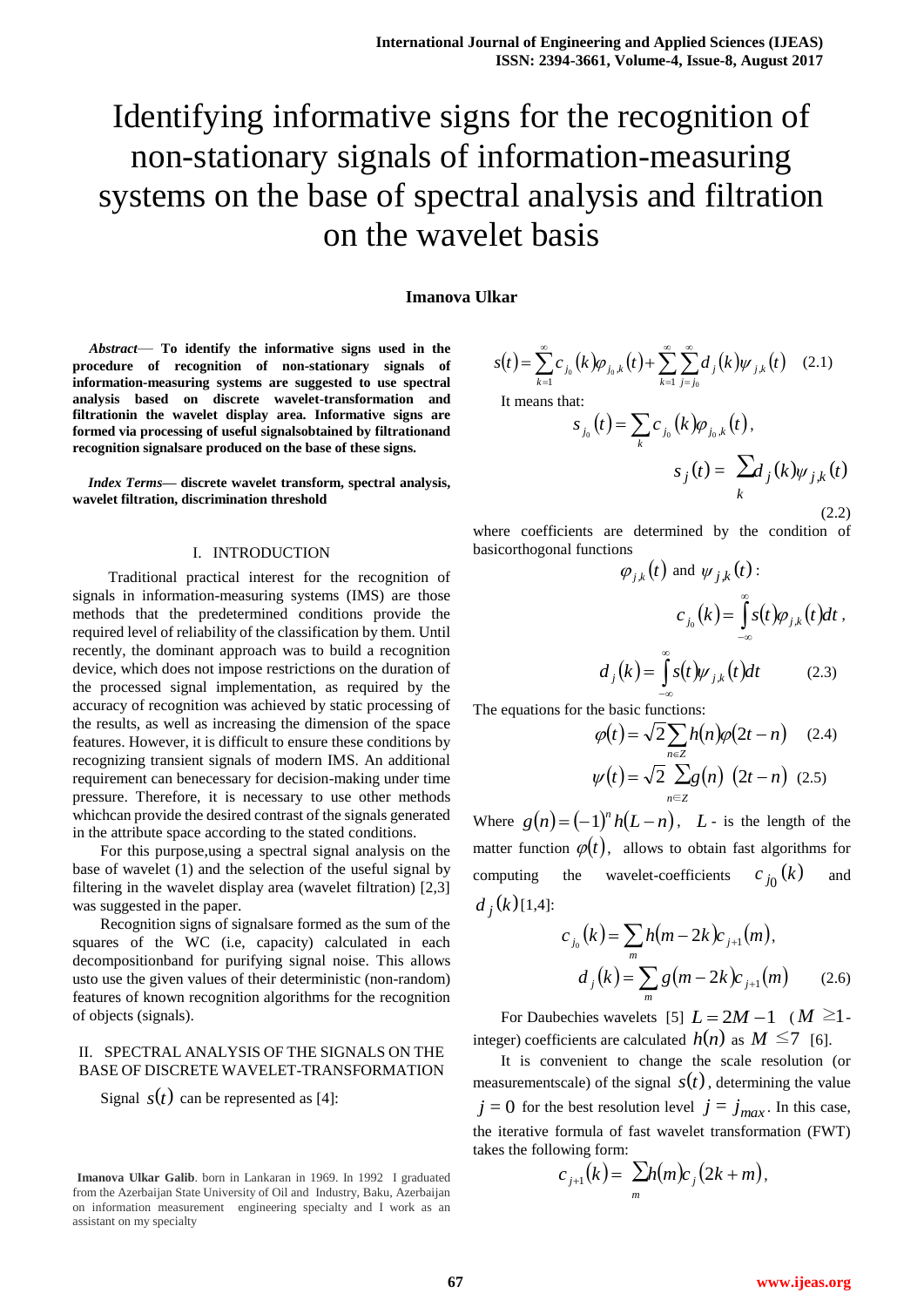**Identifying informative signs for the recognition of non-stationary signals of information-measuring systems on the base of spectral analysis and filtration on the wavelet basis**

$$
d_{j+1}(k) = \sum_{m} g(m)c_j (2k + m) \qquad (2.7)
$$

For quick calculation of the values of  $c_j(k)$  and  $d_j(k)$  coefficientsformula (2.7) is a flow diagram of the division called a pyramid or algorithm Malate [6], which is interpreted as a sequence of two way input filtering using the cascade-connected filter units of low (H) and high (G) frequencies. Convolution (digital filtering) is calculated respectivelyby the followings formulas in blocks H and G.

$$
y(i) = \sum_{t=0}^{N-1} x(t)h(i-t),
$$
  

$$
y(i) = \sum_{t=0}^{N-1} x(t)g(i-t)
$$
 (2.8)

It was suggested to improve Malate algorithm by further processing of high-frequency components of the analyzed signal pyramid in the development of the theory of a brief scale analysis (BSA) byR.Koyfman and M.Vikerhauzer [7] . This algorithm is called complete decomposition of wavelet packet decomposition and consists of some steps appropriate to  $m$  - level wavelet decomposition of the signal,  $m = 1, 2, \ldots, K, K \le \log_2 N$ .

Analytically, this algorithm can be represented by the following equations:

$$
Z_{m,2n}(i) = \sum_{t=0}^{N-1} Z_{m-1,n}(t) h_{m,n}(i-t),
$$
  

$$
Z_{m,2n+1}(i) = \sum_{t=0}^{N-1} Z_{m-1,n}(t) g_{m,n}(i-t) \quad (2.9)
$$

For wavelet coefficients  $Z_{m,n}(i)$ , the index m

indicates the number of decomposition levels,  $n$  is the index number ofsub-bands at level *m* . Unlike Malate algorithm (2.7), application of wavelet packetdefined by formulas (2.9) makes it possible to take into account the fine structure of the analyzed process. Indeed, the absolute values of the coefficients in a wavelet packet decomposition have smaller values in comparison with the algorithm Malate. Therefore, it can be stated that the approximation for wavelet packet has a much smaller error.

## III. WAVELET FILTERING SIGNAL ADAPTATION TO THE FORM OF DYNAMICS AND NOISE

Filtering in wavelet display signal (wavelet filtering) is discrimination wavelet coefficient (WC), which provides noise removal and the spectrum of the signal. During wavelet filtration with a hard threshold WC  $d_j(k)$  *j* -space expansion is compared with the discrimination threshold. The coefficients whose values are below than the discrimination threshold, are nulled, the value of the remaining coefficients remains unchanged:

$$
\tilde{d}_j(k) = \begin{cases} d_j(k) \text{ where } |d_j(k)| \ge \theta, \\ 0 \text{ where } |d_j(k)| \le \theta, \end{cases}
$$
\n(3.1)

where  $\tilde{d}_i(k)$  $j(k)$  and  $d_j(k)$  are WC on  $j$  -mlevel before and after filtration,  $\theta$  - is the value of discrimination threshold.

 During wavelet filtration with flexible discrimination threshold of coefficients  $d_j(k)$ , whose values are below the discrimination threshold, are nulled, the value of the remaining coefficients is reduced according to the moduleonthe threshold value:

$$
\tilde{d}_j(k) = \begin{cases}\nSign\left(d_j(k)\right) \cdot \left(\left|d_j(k)\right| - \theta\right) \text{ where } \left|d_j(k)\right| \geq \theta, \\
0 & \text{where } \left|d_j(k)\right| \leq \theta.\n\end{cases}
$$
\n(3.2)

For the normal distribution of wavelet coefficients of discrimination thresholds can be obtained by Formula Kramer. The following value of discrimination thresholds is given for Gaussian white or colored noiseon the base of this formula [9] .

$$
\theta = \sigma \sqrt{2 \ln N} \tag{3.3}
$$

where  $\sigma$  - is the standard deviation of noise.

Formula (3,3) based on the assumption of distribution normality of the signal interference, has limited scope of practical application in connection with the following circumstances:

1) In most cases filtering the signal of noise spectrum differs from the spectrum of the white noise, so standard deviations  $\sigma$  of the noise presented in formula (3,3) really will have various values for spaces with different levels of resolution.

2) During filtrationof the signal,interferenceusuallyis nonstationary and in relation to equations (3.3) the value is changed in time for each  $j$ -space decomposition.

3) The assumption of a Gaussian nature of the noise is not satisfied for the coefficients of the wavelet decomposition of the noise, since manifesting itself in the selection of a higher order of wavelet basis,it contradicts the characteristic of wavelet transformationof signal compression property (i.e. an increasingpeaked distributions).

Selecting the discrimination levels of wavelet coefficients that exceeding the threshold level, determines the filter quality. Discrimination levels can be determined on the base of distribution function of WC noiseand distribution function of their maximum values. Therefore, a necessary step is the statistical analysis of the WC noise. A widespread approach to wavelet filtering based on the assumption of normal distribution of the WC of signal and noise are not always adequate to the filtrationtasksof non-stationary signals. So, a necessary condition for the development of the wavelet filter algorithmis a statistical study of empirical distributions of WC signal and noise.

To ensure the removal of noise from each  $j$  - space wavelet decomposition,it is necessary to know the distribution of the maximum values of WC noise contained in a sample of a given volume  $N$ . The distribution of the maximum values of the random variable obeying a normal distribution law, was investigated by Kramer [8]. In work [2] the results [8] were obtained on the base of the exponential distribution classwith density distribution.

$$
f(x) = \frac{\alpha}{2\lambda\sigma\Gamma(\frac{1}{\alpha})}exp\left(-\left|\frac{x}{\alpha\sigma}\right|^{\alpha}\right),\qquad(3.4)
$$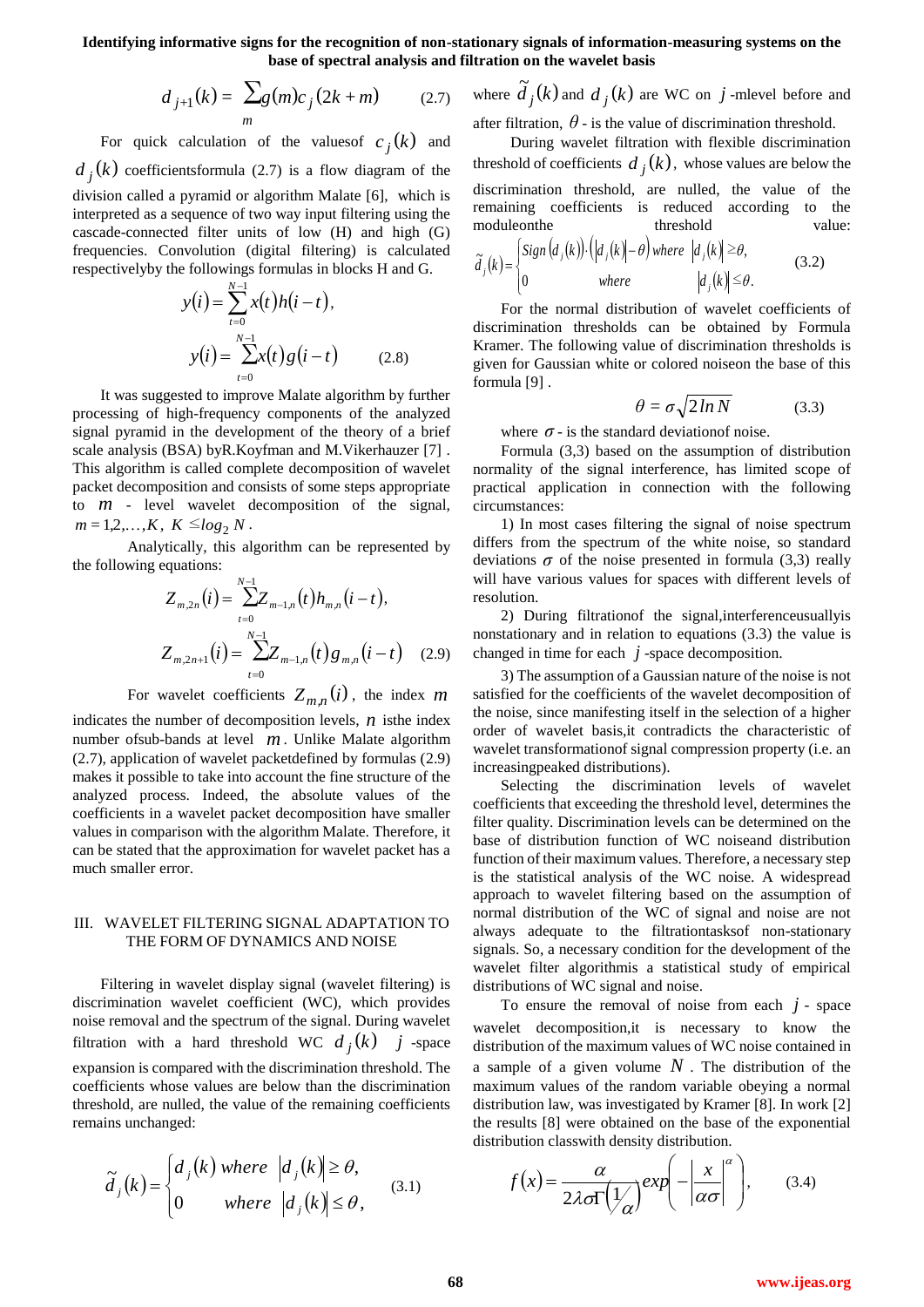where  $\Gamma(x)$  - is gamma function,  $\alpha$  and  $\lambda$  are the parameters of shape and scale. For  $\alpha = 2$ ,  $\lambda = \sqrt{2}$ obtained in [2] the formula for the discrimination threshold *θ* coincides with known formula of Kramer (with the average values of  $m = 0$ ), and formula (2.3) is the augend of this formula for  $m = 0$ .

Though exponential-power distribution class (2.4) involves some known theoretical distributions (exponential and normal), it does not cover a majority of distributions used in practice, for example, Gibrat, logistic and gamma distributions.

A common approach to the estimation of the discrimination threshold was proposedin work [3] in the case of a continuous distribution  $F(x)$  of noise interference. This approach is based on the asymptotical distribution of extreme order statistics [10]. While being applied to the highest value of the signal interferencewhich is the essence of the proposed approach is as follows.

 $x_1, x_2, \ldots, x_n$  means independent and identically distributed (n.o.r) random variables with the same distribution function (f.r)  $F(x) = Pr \, ob\{x_j < x\}$ . Assume that  ${z}_n = max\{x_1, x_2, \ldots, x_n\}$ . It's obvious that,

$$
H_n(x) = Pr \, ob \{ z_n < x \} = F^n(x) \qquad (3.5)
$$

For an arbitrary distribution of the random variable  $z_n$ , resulting in the highest value  $(z_n - a_n)/b_m$ , generally speaking, will not have a limit distribution (d.f)even after appropriate normalization (centering and regulation). However, if  $F(x)$  is such a limit distribution, i.e. it means there is a limit.

$$
\lim_{n \to \infty} H_n(a_n + b_n x) = H(x) \tag{3.6}
$$

This limit distribution should cover three types

$$
H_{1,\gamma}(x) = \begin{cases} 0, & when \ x \le 0, \gamma > 0, \\ exp(-x^{-\gamma}), & when \ x > 0; \end{cases}
$$
  
\n
$$
H_{2,\gamma}(x) = \begin{cases} exp[-\left(x^{-\gamma}\right)], & when \ x \le 0, \gamma > 0, \\ 1, & when \ x > 0; \end{cases}
$$
  
\n
$$
H_{3,0}(x) = exp(-exp(-x)), \quad -\infty < x < \infty.
$$
  
\nAssume that  $\lim_{n \to \infty} a_n = a, \lim_{n \to \infty} b_n = b$  and  $g(x) = (x - a)/b$  in (2.5) and (2.6) for d.f.  $H_n(x)$   
\nrandom variable  $z_n$  implies limiting equality  
\n $\lim_{n \to \infty} H_n(x) = H(g(x))$ . Thus  $z_n$  has a limit distribution.

$$
P(x) = \lim_{n \to \infty} H_n(x)
$$
, where in  

$$
P(x) = H(g(x)), g(x) = (x - a)/b, (3.8)
$$

where  $H(x)$ - is one of the limiting distribution (2.7), and the parameters  $a$  and  $b$  are to be determined. Formula (3.8) is written as:

$$
P(x) = H\left(\frac{x-\mu}{\sigma}\right)
$$

While determining discrimination threshold  $\theta$ ,  $z_n$ -is assumedto be the highest value of the signal interferenceand  $H(x) = H_{3,0}(x)$  . Non-parametric (distribution-free) methods will be usedfor the construction of point estimate of the parameters  $a$  and  $b$ . One of these methods is the method [11], based on invariantstatistics.

Knowing d.f  $P(x) = F(x)$  of the random variable  $z_n$ , quantile of  $F^{-1}(P_g)$  that will be the estimation of the discrimination threshold  $\theta$  can be foundat a given confidence level *Pg* .

Being calculated for each  $j$  –space wavelet decomposition of signal thresholds  $\theta_j$  are used to ensurewavelet filtrationsignalby flexible threshold method (3.2). Thus, the use of different values of the thresholds in the wavelet decomposition areasallows to adapt to the spectral characteristics of the noise and detect (i.e., track and identify) the change in the properties of non-stationary processes. This is especially important for signal processing in real time, in which algorithmprocessing should adapt to the processstate.

## IV. THE FORMATION OF THE ATTRIBUTE SPACE AND THE DECISION PROBLEM OF SIGNALRECOGNITION

An integral part of the signal recognition process is to determine the feature set  $x_1, x_2, \ldots, x_p$ , i.e. formation of attribute space so that it can make possible to provide a desired p recognition accuracyat the minimum possible dimension. Application of the approachesfor this purpose, based on the traditional spectral-time Fourier analysis, is associated with certain difficulties (see [12]). Firstly, great demands for the input stream on the signal/noise ratio (SNR);secondly, the lack of recognition for the accuracy of the multicomponent signals and thirdly, the need for significant capacity of the realization. These restrictions are unacceptable in recognizing transient signals IMS, especially if it is necessary to take decisions under time pressure.

In view of the above mentioned observations regarding the spectral-temporal Fourier analysis, the most effective means of formationof attribute space is an approach based on spectral analysis in the wavelet basis with regard to their frequency-local properties. This analysis is related to the calculation of wavelet coefficients signal via a fast wavelet transformation (FWT) using Malate algorithm (1.7) or the algorithm of wavelet packet decomposition (1.9).

As a sign of recognition the average power of the wavelet coefficients is used in each sub-bandin [12] , being calculated according to the following equation.

$$
\overline{P}_{m,n} = \frac{\sum_{i=n \cdot N/2^m}^{((n+1)N/2^m)^{m-1}} (Z_{m,n}(i))^2}{N/2^m}
$$
\n(4.1)

A set of signs (4.1) reflects the content of the sub-band of recognized signal similar to the frequency representation. Moreover, transition to the average power can be used for relatively recognitionof short input realization which is an important point in the expression system-analysis. Broadband